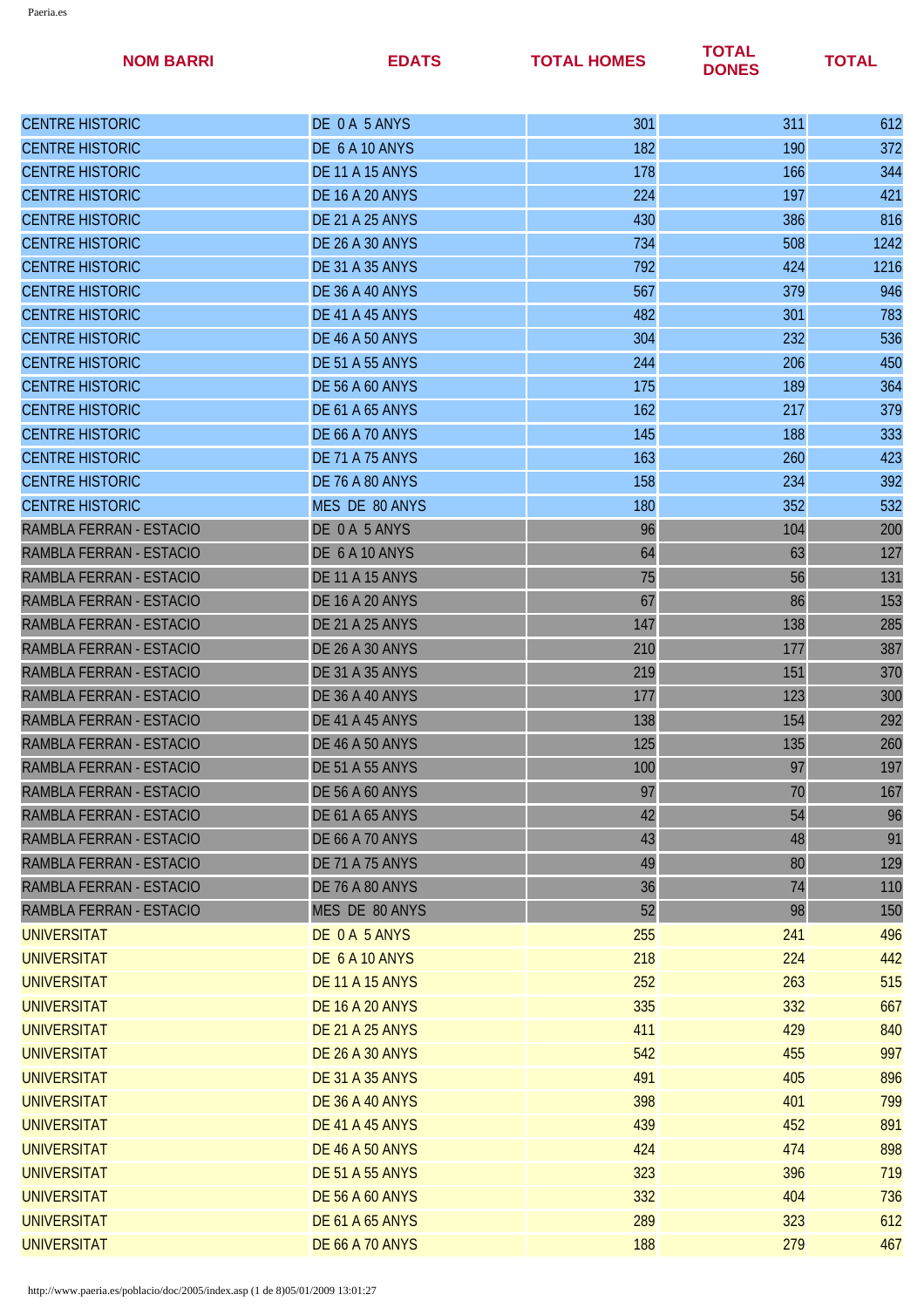| <b>UNIVERSITAT</b>             | <b>DE 71 A 75 ANYS</b> | 259 | 327 | 586  |
|--------------------------------|------------------------|-----|-----|------|
| <b>UNIVERSITAT</b>             | <b>DE 76 A 80 ANYS</b> | 217 | 339 | 556  |
| <b>UNIVERSITAT</b>             | <b>MES DE 80 ANYS</b>  | 210 | 483 | 693  |
| PRINCEP DE VIANA - CLOT        | DE 0A 5 ANYS           | 339 | 307 | 646  |
| PRINCEP DE VIANA - CLOT        | DE 6 A 10 ANYS         | 257 | 246 | 503  |
| PRINCEP DE VIANA - CLOT        | <b>DE 11 A 15 ANYS</b> | 263 | 244 | 507  |
| PRINCEP DE VIANA - CLOT        | <b>DE 16 A 20 ANYS</b> | 260 | 274 | 534  |
| PRINCEP DE VIANA - CLOT        | <b>DE 21 A 25 ANYS</b> | 429 | 390 | 819  |
| PRINCEP DE VIANA - CLOT        | <b>DE 26 A 30 ANYS</b> | 570 | 476 | 1046 |
| PRINCEP DE VIANA - CLOT        | <b>DE 31 A 35 ANYS</b> | 567 | 423 | 990  |
| PRINCEP DE VIANA - CLOT        | <b>DE 36 A 40 ANYS</b> | 514 | 443 | 957  |
| PRINCEP DE VIANA - CLOT        | DE 41 A 45 ANYS        | 465 | 462 | 927  |
| PRINCEP DE VIANA - CLOT        | <b>DE 46 A 50 ANYS</b> | 377 | 378 | 755  |
| PRINCEP DE VIANA - CLOT        | <b>DE 51 A 55 ANYS</b> | 301 | 338 | 639  |
| PRINCEP DE VIANA - CLOT        | <b>DE 56 A 60 ANYS</b> | 307 | 370 | 677  |
| PRINCEP DE VIANA - CLOT        | <b>DE 61 A 65 ANYS</b> | 254 | 271 | 525  |
| PRINCEP DE VIANA - CLOT        | <b>DE 66 A 70 ANYS</b> | 189 | 236 | 425  |
| PRINCEP DE VIANA - CLOT        | <b>DE 71 A 75 ANYS</b> | 209 | 318 | 527  |
| PRINCEP DE VIANA - CLOT        | DE 76 A 80 ANYS        | 158 | 245 | 403  |
| PRINCEP DE VIANA - CLOT        | MES DE 80 ANYS         | 152 | 306 | 458  |
| <b>INSTITUTS - TEMPLERS</b>    | DE 0A 5 ANYS           | 216 | 221 | 437  |
| <b>INSTITUTS - TEMPLERS</b>    | DE 6 A 10 ANYS         | 156 | 126 | 282  |
| <b>INSTITUTS - TEMPLERS</b>    | <b>DE 11 A 15 ANYS</b> | 160 | 165 | 325  |
| <b>INSTITUTS - TEMPLERS</b>    | <b>DE 16 A 20 ANYS</b> | 189 | 182 | 371  |
| <b>INSTITUTS - TEMPLERS</b>    | <b>DE 21 A 25 ANYS</b> | 269 | 241 | 510  |
| <b>INSTITUTS - TEMPLERS</b>    | <b>DE 26 A 30 ANYS</b> | 343 | 283 | 626  |
| <b>INSTITUTS - TEMPLERS</b>    | <b>DE 31 A 35 ANYS</b> | 341 | 309 | 650  |
| <b>INSTITUTS - TEMPLERS</b>    | <b>DE 36 A 40 ANYS</b> | 303 | 289 | 592  |
| <b>INSTITUTS - TEMPLERS</b>    | DE 41 A 45 ANYS        | 303 | 309 | 612  |
| <b>INSTITUTS - TEMPLERS</b>    | <b>DE 46 A 50 ANYS</b> | 238 | 234 | 472  |
| <b>INSTITUTS - TEMPLERS</b>    | <b>DE 51 A 55 ANYS</b> | 191 | 227 | 418  |
| <b>INSTITUTS - TEMPLERS</b>    | <b>DE 56 A 60 ANYS</b> | 168 | 209 | 377  |
| <b>INSTITUTS - TEMPLERS</b>    | <b>DE 61 A 65 ANYS</b> | 167 | 198 | 365  |
| <b>INSTITUTS - TEMPLERS</b>    | <b>DE 66 A 70 ANYS</b> | 135 | 160 | 295  |
| <b>INSTITUTS - TEMPLERS</b>    | <b>DE 71 A 75 ANYS</b> | 127 | 160 | 287  |
| <b>INSTITUTS - TEMPLERS</b>    | <b>DE 76 A 80 ANYS</b> | 108 | 175 | 283  |
| <b>INSTITUTS - TEMPLERS</b>    | MES DE 80 ANYS         | 107 | 196 | 303  |
| <b>XALETS - HUMBERT TORRES</b> | DE 0 A 5 ANYS          | 106 | 95  | 201  |
| <b>XALETS - HUMBERT TORRES</b> | DE 6 A 10 ANYS         | 92  | 77  | 169  |
| <b>XALETS - HUMBERT TORRES</b> | <b>DE 11 A 15 ANYS</b> | 101 | 91  | 192  |
| <b>XALETS - HUMBERT TORRES</b> | <b>DE 16 A 20 ANYS</b> | 97  | 104 | 201  |
| <b>XALETS - HUMBERT TORRES</b> | <b>DE 21 A 25 ANYS</b> | 182 | 173 | 355  |
| <b>XALETS - HUMBERT TORRES</b> | <b>DE 26 A 30 ANYS</b> | 224 | 192 | 416  |
| <b>XALETS - HUMBERT TORRES</b> | <b>DE 31 A 35 ANYS</b> | 195 | 174 | 369  |
| <b>XALETS - HUMBERT TORRES</b> | <b>DE 36 A 40 ANYS</b> | 164 | 132 | 296  |
| <b>XALETS - HUMBERT TORRES</b> | DE 41 A 45 ANYS        | 144 | 144 | 288  |
| <b>XALETS - HUMBERT TORRES</b> | <b>DE 46 A 50 ANYS</b> | 125 | 165 | 290  |
| <b>XALETS - HUMBERT TORRES</b> | <b>DE 51 A 55 ANYS</b> | 170 | 173 | 343  |
| <b>XALETS - HUMBERT TORRES</b> | <b>DE 56 A 60 ANYS</b> | 123 | 172 | 295  |
| <b>XALETS - HUMBERT TORRES</b> | <b>DE 61 A 65 ANYS</b> | 132 | 151 | 283  |
| <b>XALETS - HUMBERT TORRES</b> | <b>DE 66 A 70 ANYS</b> | 92  | 120 | 212  |
|                                |                        |     |     |      |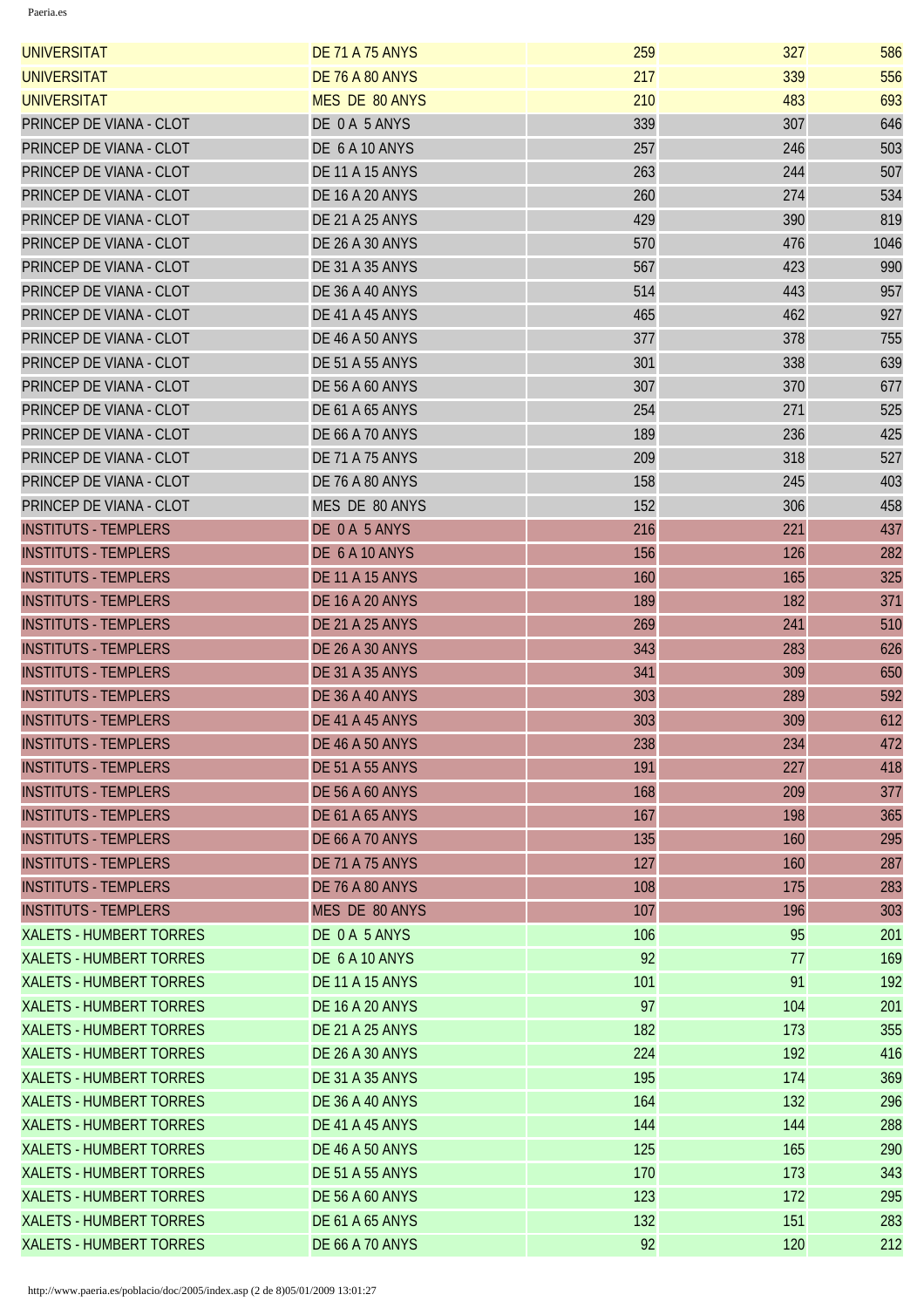| <b>XALETS - HUMBERT TORRES</b> | <b>DE 71 A 75 ANYS</b> | 84  | 118 | 202  |
|--------------------------------|------------------------|-----|-----|------|
| <b>XALETS - HUMBERT TORRES</b> | <b>DE 76 A 80 ANYS</b> | 78  | 109 | 187  |
| <b>XALETS - HUMBERT TORRES</b> | MES DE 80 ANYS         | 60  | 155 | 215  |
| <b>CAMP D'ESPORTS</b>          | DE 0 A 5 ANYS          | 111 | 111 | 222  |
| <b>CAMP D'ESPORTS</b>          | DE 6 A 10 ANYS         | 94  | 104 | 198  |
| <b>CAMP D'ESPORTS</b>          | <b>DE 11 A 15 ANYS</b> | 108 | 101 | 209  |
| <b>CAMP D'ESPORTS</b>          | <b>DE 16 A 20 ANYS</b> | 128 | 122 | 250  |
| <b>CAMP D'ESPORTS</b>          | <b>DE 21 A 25 ANYS</b> | 178 | 188 | 366  |
| <b>CAMP D'ESPORTS</b>          | <b>DE 26 A 30 ANYS</b> | 210 | 214 | 424  |
| <b>CAMP D'ESPORTS</b>          | <b>DE 31 A 35 ANYS</b> | 173 | 156 | 329  |
| <b>CAMP D'ESPORTS</b>          | DE 36 A 40 ANYS        | 161 | 161 | 322  |
| <b>CAMP D'ESPORTS</b>          | DE 41 A 45 ANYS        | 186 | 168 | 354  |
| <b>CAMP D'ESPORTS</b>          | <b>DE 46 A 50 ANYS</b> | 176 | 197 | 373  |
| <b>CAMP D'ESPORTS</b>          | <b>DE 51 A 55 ANYS</b> | 167 | 173 | 340  |
| <b>CAMP D'ESPORTS</b>          | <b>DE 56 A 60 ANYS</b> | 127 | 168 | 295  |
| <b>CAMP D'ESPORTS</b>          | <b>DE 61 A 65 ANYS</b> | 124 | 139 | 263  |
| <b>CAMP D'ESPORTS</b>          | <b>DE 66 A 70 ANYS</b> | 85  | 104 | 189  |
| <b>CAMP D'ESPORTS</b>          | <b>DE 71 A 75 ANYS</b> | 84  | 157 | 241  |
| <b>CAMP D'ESPORTS</b>          | <b>DE 76 A 80 ANYS</b> | 85  | 112 | 197  |
| <b>CAMP D'ESPORTS</b>          | MES DE 80 ANYS         | 71  | 175 | 246  |
| <b>JOC DE LA BOLA</b>          | DE 0A 5 ANYS           | 74  | 106 | 180  |
| <b>JOC DE LA BOLA</b>          | DE 6 A 10 ANYS         | 108 | 114 | 222  |
| <b>JOC DE LA BOLA</b>          | <b>DE 11 A 15 ANYS</b> | 143 | 142 | 285  |
| <b>JOC DE LA BOLA</b>          | <b>DE 16 A 20 ANYS</b> | 117 | 107 | 224  |
| <b>JOC DE LA BOLA</b>          | <b>DE 21 A 25 ANYS</b> | 96  | 108 | 204  |
| <b>JOC DE LA BOLA</b>          | <b>DE 26 A 30 ANYS</b> | 108 | 101 | 209  |
| <b>JOC DE LA BOLA</b>          | <b>DE 31 A 35 ANYS</b> | 69  | 78  | 147  |
| JOC DE LA BOLA                 | <b>DE 36 A 40 ANYS</b> | 97  | 128 | 225  |
| <b>JOC DE LA BOLA</b>          | DE 41 A 45 ANYS        | 166 | 217 | 383  |
| <b>JOC DE LA BOLA</b>          | <b>DE 46 A 50 ANYS</b> | 166 | 161 | 327  |
| <b>JOC DE LA BOLA</b>          | <b>DE 51 A 55 ANYS</b> | 126 | 140 | 266  |
| JOC DE LA BOLA                 | <b>DE 56 A 60 ANYS</b> | 105 | 102 | 207  |
| <b>JOC DE LA BOLA</b>          | <b>DE 61 A 65 ANYS</b> | 61  | 63  | 124  |
| <b>JOC DE LA BOLA</b>          | <b>DE 66 A 70 ANYS</b> | 39  | 39  | 78   |
| <b>JOC DE LA BOLA</b>          | <b>DE 71 A 75 ANYS</b> | 30  | 36  | 66   |
| <b>JOC DE LA BOLA</b>          | DE 76 A 80 ANYS        | 21  | 30  | 51   |
| <b>JOC DE LA BOLA</b>          | MES DE 80 ANYS         | 28  | 54  | 82   |
| <b>MARIOLA</b>                 | DE 0A 5 ANYS           | 315 | 325 | 640  |
| <b>MARIOLA</b>                 | DE 6 A 10 ANYS         | 227 | 247 | 474  |
| <b>MARIOLA</b>                 | <b>DE 11 A 15 ANYS</b> | 264 | 268 | 532  |
| <b>MARIOLA</b>                 | <b>DE 16 A 20 ANYS</b> | 314 | 327 | 641  |
| <b>MARIOLA</b>                 | <b>DE 21 A 25 ANYS</b> | 479 | 458 | 937  |
| <b>MARIOLA</b>                 | <b>DE 26 A 30 ANYS</b> | 571 | 471 | 1042 |
| <b>MARIOLA</b>                 | <b>DE 31 A 35 ANYS</b> | 485 | 364 | 849  |
| <b>MARIOLA</b>                 | <b>DE 36 A 40 ANYS</b> | 437 | 334 | 771  |
| <b>MARIOLA</b>                 | DE 41 A 45 ANYS        | 382 | 377 | 759  |
| <b>MARIOLA</b>                 | <b>DE 46 A 50 ANYS</b> | 359 | 377 | 736  |
| <b>MARIOLA</b>                 | <b>DE 51 A 55 ANYS</b> | 361 | 365 | 726  |
| <b>MARIOLA</b>                 | <b>DE 56 A 60 ANYS</b> | 298 | 331 | 629  |
| <b>MARIOLA</b>                 | <b>DE 61 A 65 ANYS</b> | 267 | 313 | 580  |
| <b>MARIOLA</b>                 | <b>DE 66 A 70 ANYS</b> | 240 | 285 | 525  |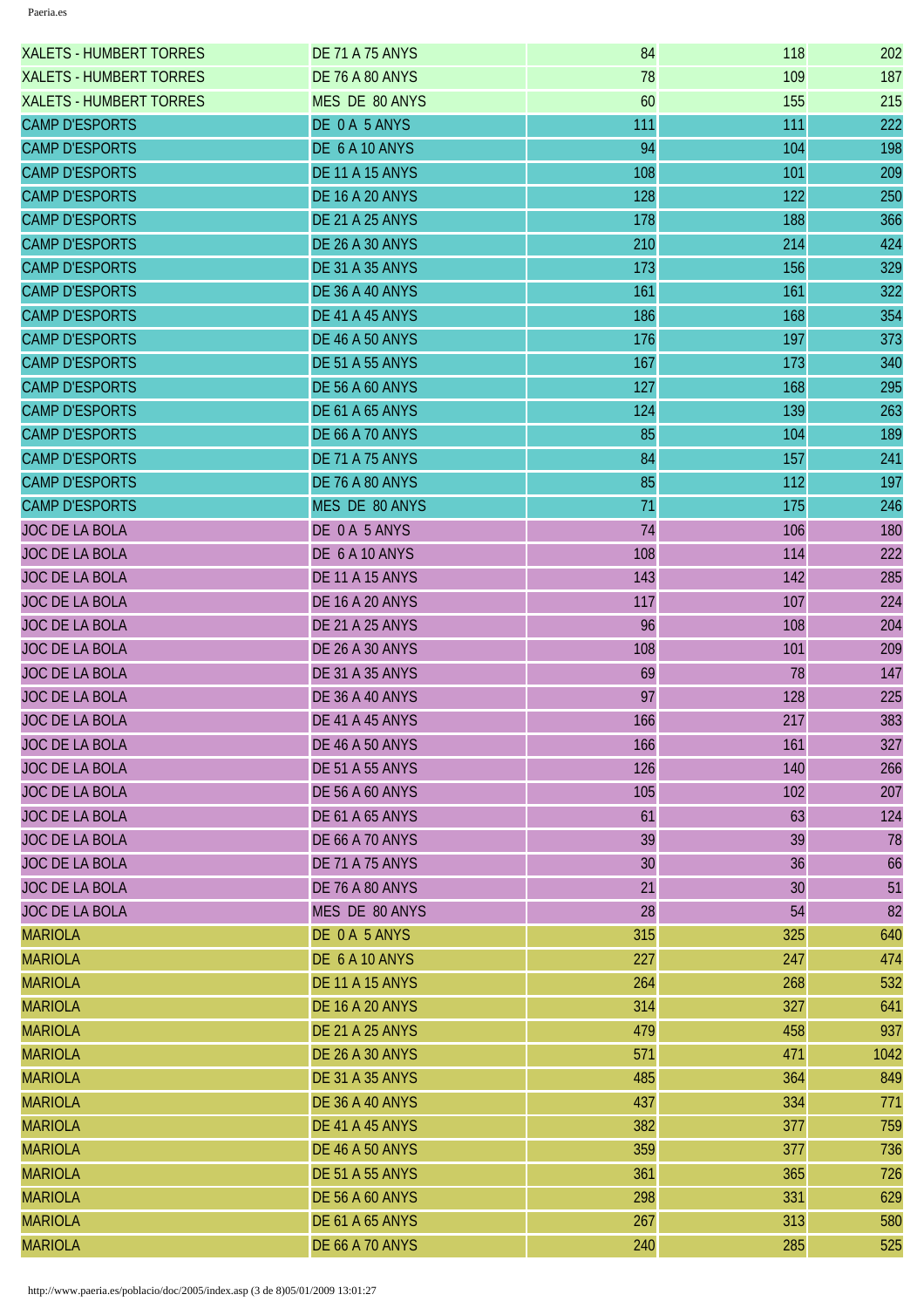| <b>MARIOLA</b>           | <b>DE 71 A 75 ANYS</b> | 222 | 319 | 541  |
|--------------------------|------------------------|-----|-----|------|
| <b>MARIOLA</b>           | <b>DE 76 A 80 ANYS</b> | 166 | 217 | 383  |
| <b>MARIOLA</b>           | MES DE 80 ANYS         | 146 | 265 | 411  |
| <b>BALAFIA</b>           | DE 0A 5 ANYS           | 474 | 490 | 964  |
| <b>BALAFIA</b>           | DE 6 A 10 ANYS         | 274 | 224 | 498  |
| <b>BALAFIA</b>           | <b>DE 11 A 15 ANYS</b> | 243 | 251 | 494  |
| <b>BALAFIA</b>           | <b>DE 16 A 20 ANYS</b> | 257 | 248 | 505  |
| <b>BALAFIA</b>           | <b>DE 21 A 25 ANYS</b> | 396 | 389 | 785  |
| <b>BALAFIA</b>           | <b>DE 26 A 30 ANYS</b> | 669 | 638 | 1307 |
| <b>BALAFIA</b>           | <b>DE 31 A 35 ANYS</b> | 729 | 652 | 1381 |
| <b>BALAFIA</b>           | <b>DE 36 A 40 ANYS</b> | 593 | 496 | 1089 |
| <b>BALAFIA</b>           | DE 41 A 45 ANYS        | 457 | 408 | 865  |
| <b>BALAFIA</b>           | <b>DE 46 A 50 ANYS</b> | 337 | 328 | 665  |
| <b>BALAFIA</b>           | <b>DE 51 A 55 ANYS</b> | 275 | 245 | 520  |
| <b>BALAFIA</b>           | <b>DE 56 A 60 ANYS</b> | 231 | 270 | 501  |
| <b>BALAFIA</b>           | <b>DE 61 A 65 ANYS</b> | 196 | 236 | 432  |
| <b>BALAFIA</b>           | <b>DE 66 A 70 ANYS</b> | 184 | 214 | 398  |
| <b>BALAFIA</b>           | <b>DE 71 A 75 ANYS</b> | 159 | 210 | 369  |
| <b>BALAFIA</b>           | <b>DE 76 A 80 ANYS</b> | 145 | 201 | 346  |
| <b>BALAFIA</b>           | MES DE 80 ANYS         | 116 | 249 | 365  |
| <b>SECA DE SANT PERE</b> | DE 0 A 5 ANYS          | 144 | 141 | 285  |
| <b>SECA DE SANT PERE</b> | DE 6 A 10 ANYS         | 102 | 96  | 198  |
| <b>SECA DE SANT PERE</b> | <b>DE 11 A 15 ANYS</b> | 110 | 86  | 196  |
| <b>SECA DE SANT PERE</b> | <b>DE 16 A 20 ANYS</b> | 99  | 101 | 200  |
| <b>SECA DE SANT PERE</b> | <b>DE 21 A 25 ANYS</b> | 143 | 150 | 293  |
| <b>SECA DE SANT PERE</b> | <b>DE 26 A 30 ANYS</b> | 185 | 180 | 365  |
| <b>SECA DE SANT PERE</b> | <b>DE 31 A 35 ANYS</b> | 192 | 184 | 376  |
| <b>SECA DE SANT PERE</b> | <b>DE 36 A 40 ANYS</b> | 198 | 151 | 349  |
| <b>SECA DE SANT PERE</b> | DE 41 A 45 ANYS        | 153 | 134 | 287  |
| <b>SECA DE SANT PERE</b> | <b>DE 46 A 50 ANYS</b> | 143 | 90  | 233  |
| <b>SECA DE SANT PERE</b> | <b>DE 51 A 55 ANYS</b> | 91  | 97  | 188  |
| <b>SECA DE SANT PERE</b> | <b>DE 56 A 60 ANYS</b> | 87  | 110 | 197  |
| <b>SECA DE SANT PERE</b> | <b>DE 61 A 65 ANYS</b> | 72  | 75  | 147  |
| <b>SECA DE SANT PERE</b> | <b>DE 66 A 70 ANYS</b> | 62  | 83  | 145  |
| <b>SECA DE SANT PERE</b> | <b>DE 71 A 75 ANYS</b> | 64  | 79  | 143  |
| <b>SECA DE SANT PERE</b> | <b>DE 76 A 80 ANYS</b> | 40  | 51  | 91   |
| <b>SECA DE SANT PERE</b> | MES DE 80 ANYS         | 34  | 50  | 84   |
| <b>PARDINYES</b>         | DE 0 A 5 ANYS          | 544 | 507 | 1051 |
| <b>PARDINYES</b>         | DE 6 A 10 ANYS         | 349 | 285 | 634  |
| <b>PARDINYES</b>         | <b>DE 11 A 15 ANYS</b> | 313 | 311 | 624  |
| <b>PARDINYES</b>         | <b>DE 16 A 20 ANYS</b> | 308 | 289 | 597  |
| <b>PARDINYES</b>         | <b>DE 21 A 25 ANYS</b> | 392 | 408 | 800  |
| <b>PARDINYES</b>         | <b>DE 26 A 30 ANYS</b> | 580 | 554 | 1134 |
| <b>PARDINYES</b>         | <b>DE 31 A 35 ANYS</b> | 663 | 692 | 1355 |
| <b>PARDINYES</b>         | <b>DE 36 A 40 ANYS</b> | 700 | 582 | 1282 |
| <b>PARDINYES</b>         | DE 41 A 45 ANYS        | 554 | 501 | 1055 |
| <b>PARDINYES</b>         | <b>DE 46 A 50 ANYS</b> | 438 | 401 | 839  |
| <b>PARDINYES</b>         | <b>DE 51 A 55 ANYS</b> | 304 | 295 | 599  |
| <b>PARDINYES</b>         | <b>DE 56 A 60 ANYS</b> | 230 | 241 | 471  |
| <b>PARDINYES</b>         | <b>DE 61 A 65 ANYS</b> | 127 | 178 | 305  |
| <b>PARDINYES</b>         | <b>DE 66 A 70 ANYS</b> | 112 | 153 | 265  |
|                          |                        |     |     |      |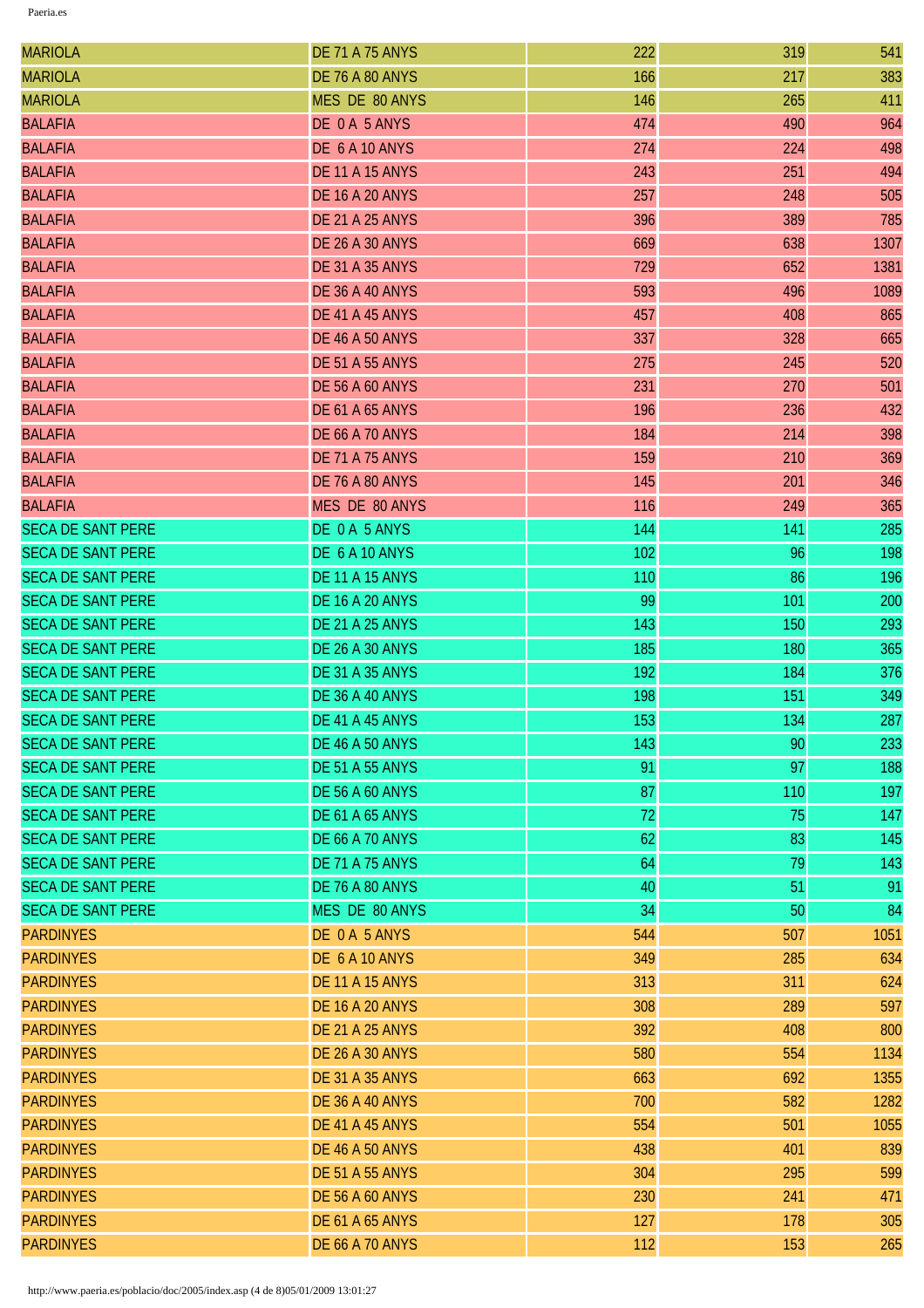| <b>PARDINYES</b>  | <b>DE 71 A 75 ANYS</b> | 154 | 213 | 367  |
|-------------------|------------------------|-----|-----|------|
| <b>PARDINYES</b>  | <b>DE 76 A 80 ANYS</b> | 113 | 140 | 253  |
| <b>PARDINYES</b>  | <b>MES DE 80 ANYS</b>  | 92  | 149 | 241  |
| <b>CAP PONT</b>   | DE 0 A 5 ANYS          | 304 | 297 | 601  |
| <b>CAP PONT</b>   | DE 6 A 10 ANYS         | 270 | 246 | 516  |
| <b>CAP PONT</b>   | <b>DE 11 A 15 ANYS</b> | 226 | 216 | 442  |
| <b>CAP PONT</b>   | <b>DE 16 A 20 ANYS</b> | 286 | 265 | 551  |
| <b>CAP PONT</b>   | <b>DE 21 A 25 ANYS</b> | 385 | 359 | 744  |
| <b>CAP PONT</b>   | <b>DE 26 A 30 ANYS</b> | 488 | 438 | 926  |
| <b>CAP PONT</b>   | <b>DE 31 A 35 ANYS</b> | 474 | 419 | 893  |
| <b>CAP PONT</b>   | DE 36 A 40 ANYS        | 442 | 466 | 908  |
| <b>CAP PONT</b>   | DE 41 A 45 ANYS        | 436 | 399 | 835  |
| <b>CAP PONT</b>   | <b>DE 46 A 50 ANYS</b> | 396 | 385 | 781  |
| <b>CAP PONT</b>   | <b>DE 51 A 55 ANYS</b> | 306 | 290 | 596  |
| <b>CAP PONT</b>   | <b>DE 56 A 60 ANYS</b> | 270 | 280 | 550  |
| <b>CAP PONT</b>   | <b>DE 61 A 65 ANYS</b> | 197 | 222 | 419  |
| <b>CAP PONT</b>   | <b>DE 66 A 70 ANYS</b> | 163 | 218 | 381  |
| <b>CAP PONT</b>   | <b>DE 71 A 75 ANYS</b> | 171 | 221 | 392  |
| <b>CAP PONT</b>   | DE 76 A 80 ANYS        | 140 | 172 | 312  |
| <b>CAP PONT</b>   | MES DE 80 ANYS         | 120 | 224 | 344  |
| <b>LA BORDETA</b> | DE 0 A 5 ANYS          | 463 | 438 | 901  |
| <b>LA BORDETA</b> | DE 6 A 10 ANYS         | 335 | 326 | 661  |
| <b>LA BORDETA</b> | <b>DE 11 A 15 ANYS</b> | 333 | 291 | 624  |
| <b>LA BORDETA</b> | <b>DE 16 A 20 ANYS</b> | 319 | 283 | 602  |
| <b>LA BORDETA</b> | <b>DE 21 A 25 ANYS</b> | 426 | 371 | 797  |
| <b>LA BORDETA</b> | <b>DE 26 A 30 ANYS</b> | 560 | 580 | 1140 |
| <b>LA BORDETA</b> | <b>DE 31 A 35 ANYS</b> | 634 | 555 | 1189 |
| <b>LA BORDETA</b> | <b>DE 36 A 40 ANYS</b> | 571 | 545 | 1116 |
| <b>LA BORDETA</b> | DE 41 A 45 ANYS        | 538 | 449 | 987  |
| <b>LA BORDETA</b> | <b>DE 46 A 50 ANYS</b> | 392 | 384 | 776  |
| <b>LA BORDETA</b> | <b>DE 51 A 55 ANYS</b> | 343 | 326 | 669  |
| <b>LA BORDETA</b> | <b>DE 56 A 60 ANYS</b> | 265 | 232 | 497  |
| <b>LA BORDETA</b> | <b>DE 61 A 65 ANYS</b> | 196 | 224 | 420  |
| <b>LA BORDETA</b> | <b>DE 66 A 70 ANYS</b> | 132 | 187 | 319  |
| <b>LA BORDETA</b> | <b>DE 71 A 75 ANYS</b> | 158 | 176 | 334  |
| <b>LA BORDETA</b> | <b>DE 76 A 80 ANYS</b> | 110 | 149 | 259  |
| <b>LA BORDETA</b> | MES DE 80 ANYS         | 97  | 193 | 290  |
| <b>MAGRANERS</b>  | DE 0 A 5 ANYS          | 82  | 72  | 154  |
| <b>MAGRANERS</b>  | DE 6 A 10 ANYS         | 66  | 53  | 119  |
| <b>MAGRANERS</b>  | <b>DE 11 A 15 ANYS</b> | 69  | 78  | 147  |
| <b>MAGRANERS</b>  | <b>DE 16 A 20 ANYS</b> | 73  | 91  | 164  |
| <b>MAGRANERS</b>  | <b>DE 21 A 25 ANYS</b> | 106 | 97  | 203  |
| <b>MAGRANERS</b>  | <b>DE 26 A 30 ANYS</b> | 110 | 97  | 207  |
| <b>MAGRANERS</b>  | <b>DE 31 A 35 ANYS</b> | 109 | 81  | 190  |
| <b>MAGRANERS</b>  | <b>DE 36 A 40 ANYS</b> | 114 | 100 | 214  |
| <b>MAGRANERS</b>  | DE 41 A 45 ANYS        | 86  | 88  | 174  |
| <b>MAGRANERS</b>  | <b>DE 46 A 50 ANYS</b> | 93  | 81  | 174  |
| <b>MAGRANERS</b>  | <b>DE 51 A 55 ANYS</b> | 64  | 46  | 110  |
| <b>MAGRANERS</b>  | <b>DE 56 A 60 ANYS</b> | 61  | 59  | 120  |
| <b>MAGRANERS</b>  | <b>DE 61 A 65 ANYS</b> | 51  | 49  | 100  |
| <b>MAGRANERS</b>  | <b>DE 66 A 70 ANYS</b> | 36  | 56  | 92   |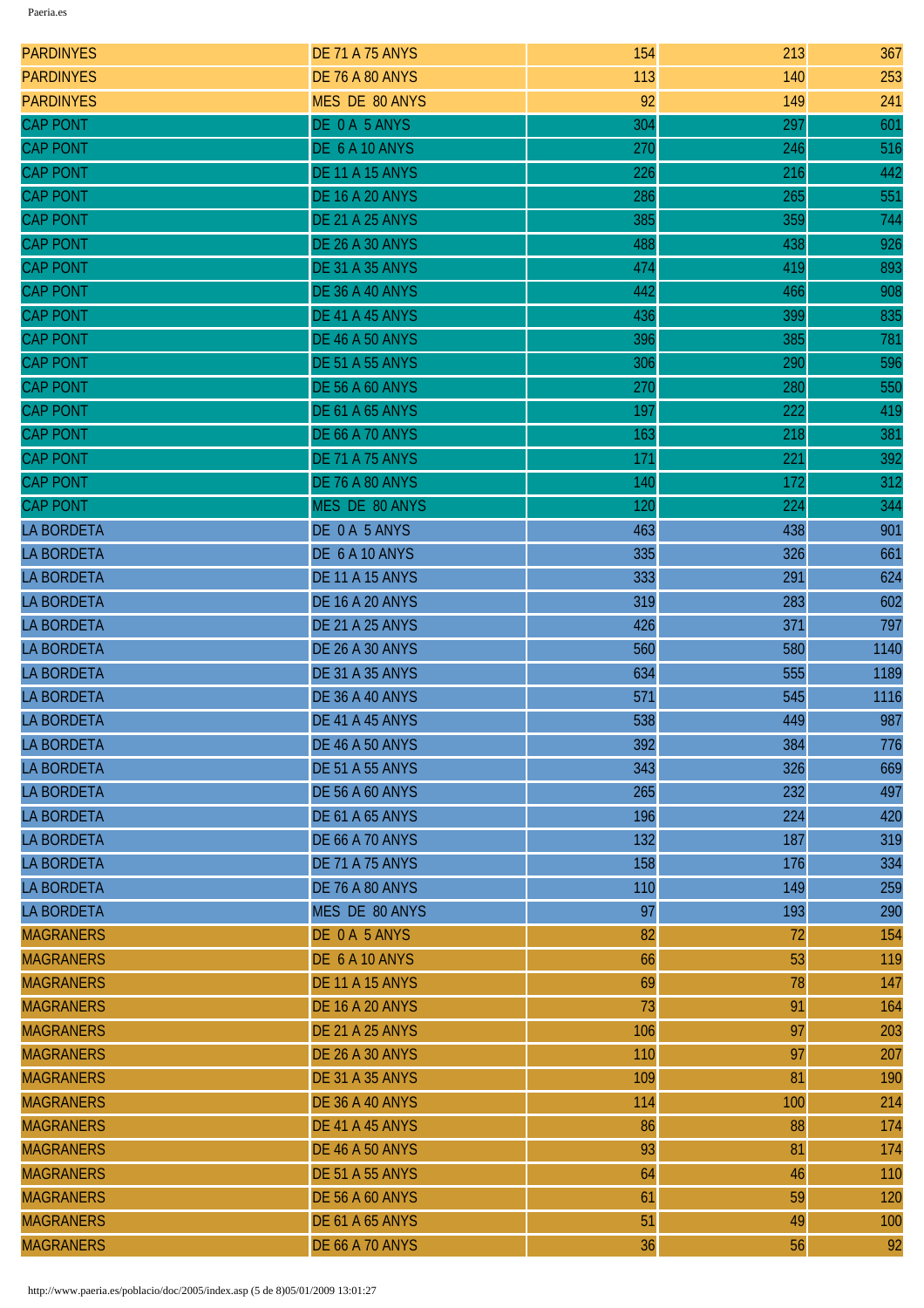| <b>MAGRANERS</b>         | <b>DE 71 A 75 ANYS</b> | 54  | 63  | 117 |
|--------------------------|------------------------|-----|-----|-----|
| <b>MAGRANERS</b>         | <b>DE 76 A 80 ANYS</b> | 32  | 41  | 73  |
| <b>MAGRANERS</b>         | MES DE 80 ANYS         | 22  | 46  | 68  |
| CAPPONT-POLIGON-VILANOV. | DE 0 A 5 ANYS          | 59  | 63  | 122 |
| CAPPONT-POLIGON-VILANOV. | DE 6 A 10 ANYS         | 35  | 45  | 80  |
| CAPPONT-POLIGON-VILANOV. | <b>DE 11 A 15 ANYS</b> | 36  | 42  | 78  |
| CAPPONT-POLIGON-VILANOV. | <b>DE 16 A 20 ANYS</b> | 57  | 45  | 102 |
| CAPPONT-POLIGON-VILANOV. | <b>DE 21 A 25 ANYS</b> | 68  | 62  | 130 |
| CAPPONT-POLIGON-VILANOV. | <b>DE 26 A 30 ANYS</b> | 81  | 87  | 168 |
| CAPPONT-POLIGON-VILANOV. | <b>DE 31 A 35 ANYS</b> | 108 | 69  | 177 |
| CAPPONT-POLIGON-VILANOV. | <b>DE 36 A 40 ANYS</b> | 80  | 68  | 148 |
| CAPPONT-POLIGON-VILANOV. | DE 41 A 45 ANYS        | 87  | 86  | 173 |
| CAPPONT-POLIGON-VILANOV. | <b>DE 46 A 50 ANYS</b> | 68  | 57  | 125 |
| CAPPONT-POLIGON-VILANOV. | <b>DE 51 A 55 ANYS</b> | 48  | 44  | 92  |
| CAPPONT-POLIGON-VILANOV. | <b>DE 56 A 60 ANYS</b> | 34  | 32  | 66  |
| CAPPONT-POLIGON-VILANOV. | <b>DE 61 A 65 ANYS</b> | 26  | 31  | 57  |
| CAPPONT-POLIGON-VILANOV. | <b>DE 66 A 70 ANYS</b> | 15  | 18  | 33  |
| CAPPONT-POLIGON-VILANOV. | <b>DE 71 A 75 ANYS</b> | 20  | 27  | 47  |
| CAPPONT-POLIGON-VILANOV. | <b>DE 76 A 80 ANYS</b> | 10  | 9   | 19  |
| CAPPONT-POLIGON-VILANOV. | MES DE 80 ANYS         | 10  | 21  | 31  |
| <b>BUTSENIT</b>          | DE 0 A 5 ANYS          | 34  | 34  | 68  |
| <b>BUTSENIT</b>          | DE 6 A 10 ANYS         | 28  | 27  | 55  |
| <b>BUTSENIT</b>          | <b>DE 11 A 15 ANYS</b> | 31  | 43  | 74  |
| <b>BUTSENIT</b>          | <b>DE 16 A 20 ANYS</b> | 37  | 40  | 77  |
| <b>BUTSENIT</b>          | <b>DE 21 A 25 ANYS</b> | 48  | 43  | 91  |
| <b>BUTSENIT</b>          | <b>DE 26 A 30 ANYS</b> | 62  | 52  | 114 |
| <b>BUTSENIT</b>          | <b>DE 31 A 35 ANYS</b> | 64  | 40  | 104 |
| <b>BUTSENIT</b>          | <b>DE 36 A 40 ANYS</b> | 63  | 53  | 116 |
| <b>BUTSENIT</b>          | <b>DE 41 A 45 ANYS</b> | 58  | 58  | 116 |
| <b>BUTSENIT</b>          | <b>DE 46 A 50 ANYS</b> | 51  | 44  | 95  |
| <b>BUTSENIT</b>          | <b>DE 51 A 55 ANYS</b> | 46  | 59  | 105 |
| <b>BUTSENIT</b>          | <b>DE 56 A 60 ANYS</b> | 62  | 55  | 117 |
| <b>BUTSENIT</b>          | <b>DE 61 A 65 ANYS</b> | 55  | 72  | 127 |
| <b>BUTSENIT</b>          | <b>DE 66 A 70 ANYS</b> | 39  | 50  | 89  |
| <b>BUTSENIT</b>          | <b>DE 71 A 75 ANYS</b> | 52  | 53  | 105 |
| <b>BUTSENIT</b>          | <b>DE 76 A 80 ANYS</b> | 44  | 54  | 98  |
| <b>BUTSENIT</b>          | MES DE 80 ANYS         | 46  | 52  | 98  |
| <b>TORRES DE SANUI</b>   | DE 0A 5 ANYS           | 65  | 60  | 125 |
| <b>TORRES DE SANUI</b>   | DE 6 A 10 ANYS         | 74  | 59  | 133 |
| <b>TORRES DE SANUI</b>   | <b>DE 11 A 15 ANYS</b> | 83  | 73  | 156 |
| <b>TORRES DE SANUI</b>   | <b>DE 16 A 20 ANYS</b> | 84  | 70  | 154 |
| <b>TORRES DE SANUI</b>   | <b>DE 21 A 25 ANYS</b> | 76  | 81  | 157 |
| <b>TORRES DE SANUI</b>   | <b>DE 26 A 30 ANYS</b> | 77  | 62  | 139 |
| <b>TORRES DE SANUI</b>   | <b>DE 31 A 35 ANYS</b> | 57  | 62  | 119 |
| <b>TORRES DE SANUI</b>   | <b>DE 36 A 40 ANYS</b> | 61  | 70  | 131 |
| <b>TORRES DE SANUI</b>   | DE 41 A 45 ANYS        | 104 | 129 | 233 |
| <b>TORRES DE SANUI</b>   | <b>DE 46 A 50 ANYS</b> | 113 | 114 | 227 |
| <b>TORRES DE SANUI</b>   | <b>DE 51 A 55 ANYS</b> | 106 | 88  | 194 |
| <b>TORRES DE SANUI</b>   | <b>DE 56 A 60 ANYS</b> | 77  | 78  | 155 |
| <b>TORRES DE SANUI</b>   | <b>DE 61 A 65 ANYS</b> | 50  | 35  | 85  |
| <b>TORRES DE SANUI</b>   | <b>DE 66 A 70 ANYS</b> | 29  | 29  | 58  |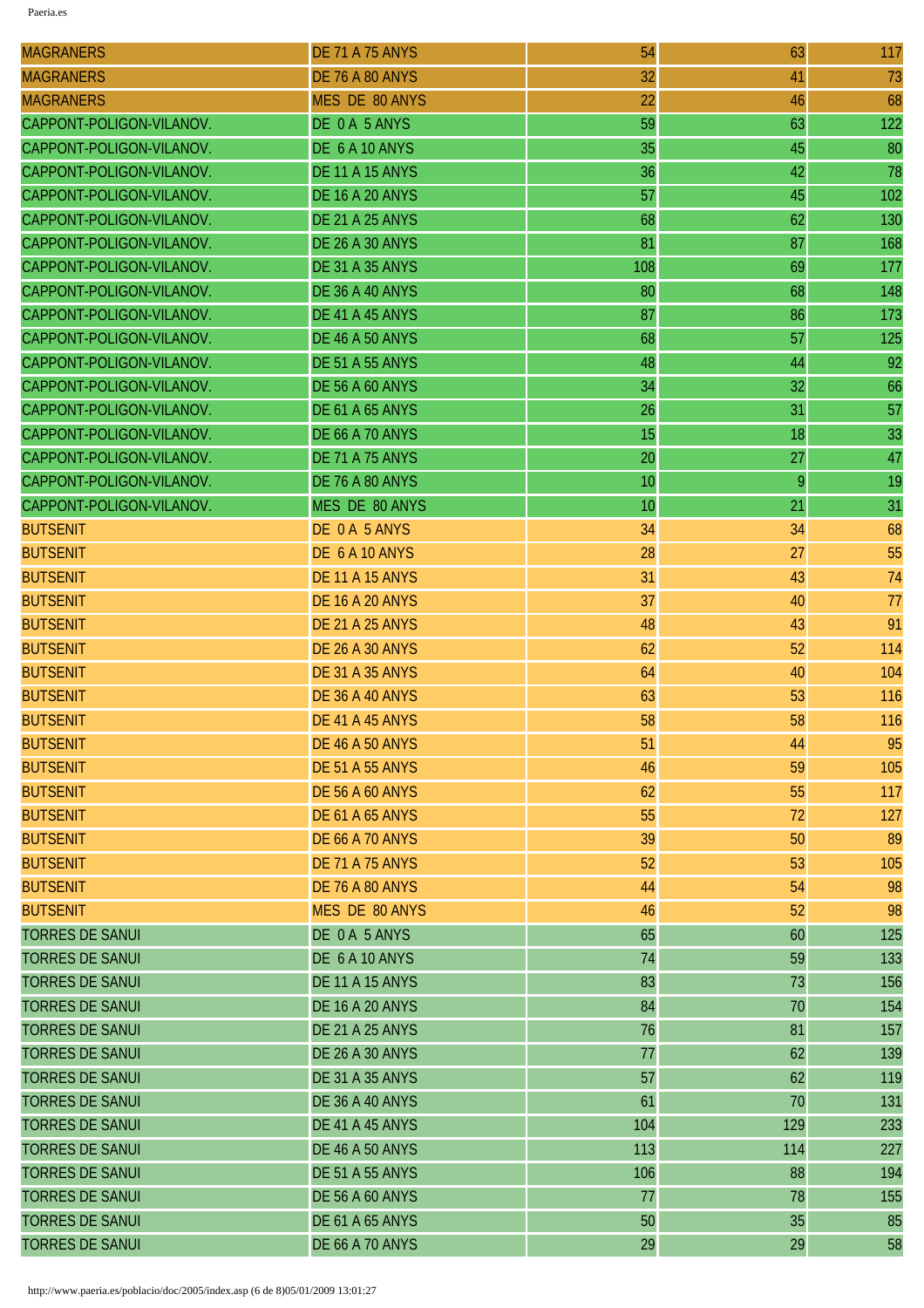| <b>TORRES DE SANUI</b>  | <b>DE 71 A 75 ANYS</b> | 31 | 36 | 67  |
|-------------------------|------------------------|----|----|-----|
| <b>TORRES DE SANUI</b>  | <b>DE 76 A 80 ANYS</b> | 20 | 27 | 47  |
| <b>TORRES DE SANUI</b>  | MES DE 80 ANYS         | 20 | 44 | 64  |
| <b>BASSES D'ALPICAT</b> | DE 0A 5 ANYS           | 53 | 66 | 119 |
| <b>BASSES D'ALPICAT</b> | DE 6 A 10 ANYS         | 45 | 51 | 96  |
| <b>BASSES D'ALPICAT</b> | <b>DE 11 A 15 ANYS</b> | 45 | 56 | 101 |
| <b>BASSES D'ALPICAT</b> | <b>DE 16 A 20 ANYS</b> | 63 | 48 | 111 |
| <b>BASSES D'ALPICAT</b> | <b>DE 21 A 25 ANYS</b> | 56 | 68 | 124 |
| <b>BASSES D'ALPICAT</b> | <b>DE 26 A 30 ANYS</b> | 76 | 52 | 128 |
| <b>BASSES D'ALPICAT</b> | <b>DE 31 A 35 ANYS</b> | 51 | 58 | 109 |
| <b>BASSES D'ALPICAT</b> | <b>DE 36 A 40 ANYS</b> | 67 | 62 | 129 |
| <b>BASSES D'ALPICAT</b> | DE 41 A 45 ANYS        | 71 | 81 | 152 |
| <b>BASSES D'ALPICAT</b> | <b>DE 46 A 50 ANYS</b> | 87 | 72 | 159 |
| <b>BASSES D'ALPICAT</b> | <b>DE 51 A 55 ANYS</b> | 74 | 70 | 144 |
| <b>BASSES D'ALPICAT</b> | <b>DE 56 A 60 ANYS</b> | 68 | 59 | 127 |
| <b>BASSES D'ALPICAT</b> | <b>DE 61 A 65 ANYS</b> | 35 | 46 | 81  |
| <b>BASSES D'ALPICAT</b> | <b>DE 66 A 70 ANYS</b> | 37 | 43 | 80  |
| <b>BASSES D'ALPICAT</b> | <b>DE 71 A 75 ANYS</b> | 45 | 31 | 76  |
| <b>BASSES D'ALPICAT</b> | <b>DE 76 A 80 ANYS</b> | 27 | 43 | 70  |
| <b>BASSES D'ALPICAT</b> | MES DE 80 ANYS         | 39 | 54 | 93  |
| <b>LLIVIA</b>           | DE 0 A 5 ANYS          | 40 | 26 | 66  |
| <b>LLIVIA</b>           | DE 6 A 10 ANYS         | 30 | 30 | 60  |
| <b>LLIVIA</b>           | <b>DE 11 A 15 ANYS</b> | 18 | 29 | 47  |
| <b>LLIVIA</b>           | <b>DE 16 A 20 ANYS</b> | 36 | 24 | 60  |
| <b>LLIVIA</b>           | <b>DE 21 A 25 ANYS</b> | 44 | 45 | 89  |
| <b>LLIVIA</b>           | <b>DE 26 A 30 ANYS</b> | 52 | 44 | 96  |
| <b>LLIVIA</b>           | <b>DE 31 A 35 ANYS</b> | 48 | 45 | 93  |
| <b>LLIVIA</b>           | <b>DE 36 A 40 ANYS</b> | 51 | 44 | 95  |
| <b>LLIVIA</b>           | DE 41 A 45 ANYS        | 64 | 47 | 111 |
| <b>LLIVIA</b>           | <b>DE 46 A 50 ANYS</b> | 38 | 37 | 75  |
| <b>LLIVIA</b>           | <b>DE 51 A 55 ANYS</b> | 41 | 46 | 87  |
| <b>LLIVIA</b>           | <b>DE 56 A 60 ANYS</b> | 46 | 50 | 96  |
| <b>LLIVIA</b>           | <b>DE 61 A 65 ANYS</b> | 42 | 36 | 78  |
| <b>LLIVIA</b>           | <b>DE 66 A 70 ANYS</b> | 28 | 41 | 69  |
| <b>LLIVIA</b>           | <b>DE 71 A 75 ANYS</b> | 44 | 57 | 101 |
| <b>LLIVIA</b>           | <b>DE 76 A 80 ANYS</b> | 39 | 47 | 86  |
| <b>LLIVIA</b>           | MES DE 80 ANYS         | 42 | 63 | 105 |
| <b>RAIMAT - SUCHS</b>   | DE 0 A 5 ANYS          | 16 | 31 | 47  |
| <b>RAIMAT - SUCHS</b>   | DE 6 A 10 ANYS         | 19 | 24 | 43  |
| <b>RAIMAT - SUCHS</b>   | <b>DE 11 A 15 ANYS</b> | 28 | 13 | 41  |
| <b>RAIMAT - SUCHS</b>   | <b>DE 16 A 20 ANYS</b> | 38 | 25 | 63  |
| <b>RAIMAT - SUCHS</b>   | <b>DE 21 A 25 ANYS</b> | 29 | 27 | 56  |
| <b>RAIMAT - SUCHS</b>   | <b>DE 26 A 30 ANYS</b> | 41 | 35 | 76  |
| <b>RAIMAT - SUCHS</b>   | <b>DE 31 A 35 ANYS</b> | 38 | 36 | 74  |
| <b>RAIMAT - SUCHS</b>   | <b>DE 36 A 40 ANYS</b> | 38 | 45 | 83  |
| <b>RAIMAT - SUCHS</b>   | DE 41 A 45 ANYS        | 41 | 27 | 68  |
| <b>RAIMAT - SUCHS</b>   | <b>DE 46 A 50 ANYS</b> | 31 | 36 | 67  |
| <b>RAIMAT - SUCHS</b>   | <b>DE 51 A 55 ANYS</b> | 33 | 34 | 67  |
| <b>RAIMAT - SUCHS</b>   | <b>DE 56 A 60 ANYS</b> | 34 | 34 | 68  |
| <b>RAIMAT - SUCHS</b>   | <b>DE 61 A 65 ANYS</b> | 28 | 35 | 63  |
| <b>RAIMAT - SUCHS</b>   | <b>DE 66 A 70 ANYS</b> | 26 | 38 | 64  |